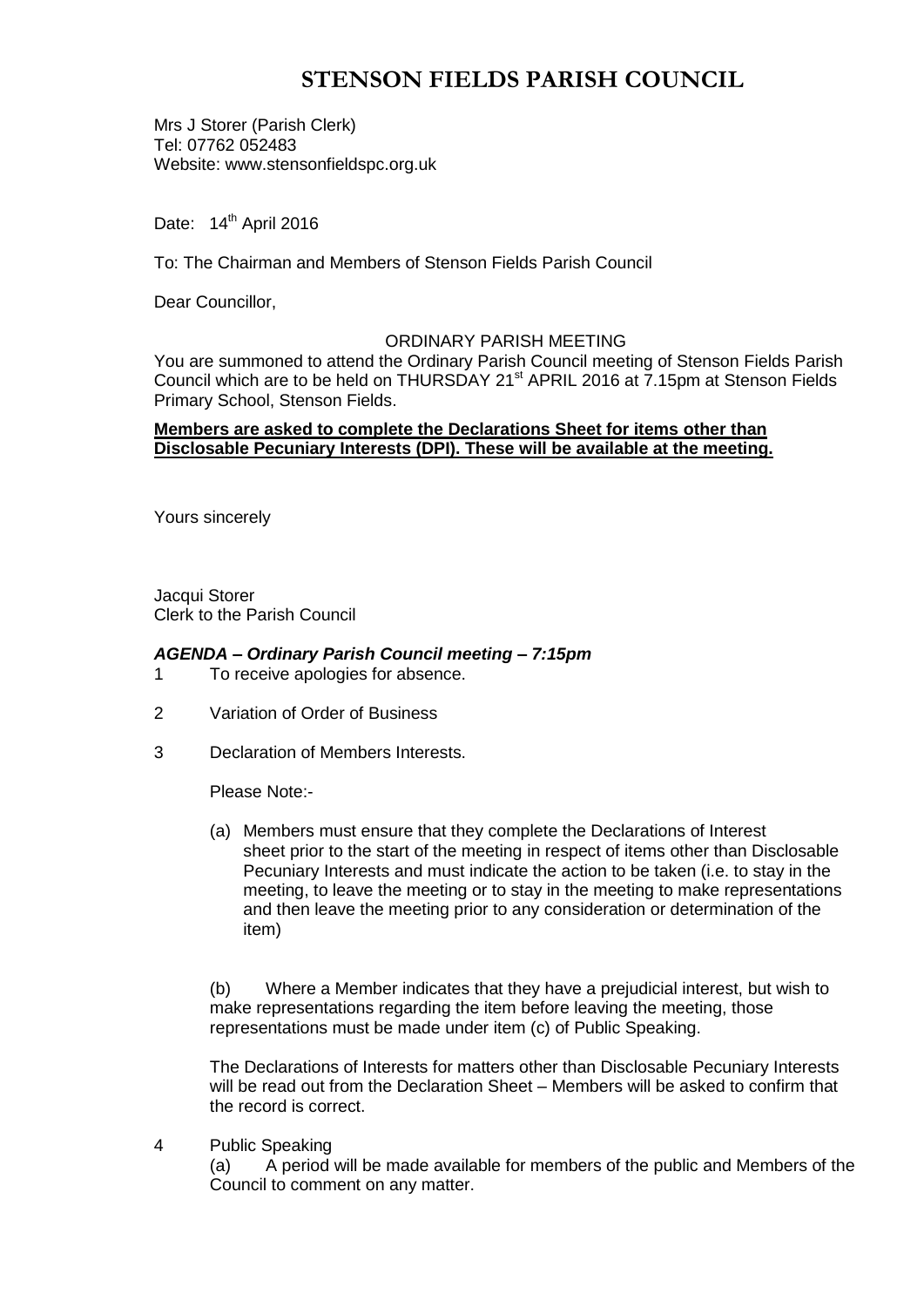(b) If the Police Liaison Officer, a County Council or District Council Member is in attendance they will be given the opportunity to raise any relevant matter.

(c) Members declaring an interest other than a Disclosable Pecuniary Interest who wish to make representations or give evidence under the National Association of Local Councils' (NALC) Code of Conduct shall do so at this stage.

- 5 To approve the Minutes of the Meeting held on  $17<sup>th</sup>$  March 2016 (Copy already circulated)
- 6 To determine which items if any from Part 1 of the Agenda should be taken with the public excluded. If the Council decides to exclude the public it will be necessary to pass a resolution in the following terms: -

### **"In view of the confidential nature of item …. to consider a resolution to exclude the press and public from the meeting in accordance with the Public Bodies (Admission to Meetings) Act 1960, s1, in order to discuss the item."**

- 7 Chairman's Announcements and reports. For the Chairman of the Parish Council to present any reports and attendances at formal functions
- 8 Report of the Clerk on: (a) Items from the last meeting
- 9 Correspondence
	- 1. DALC various circulars
	- 2. SDDC Civic Council meeting  $26<sup>th</sup>$  May 2016 at 6.00pm
	- 3. SDDC Invitation to attend a meeting on  $27<sup>th</sup>$  April about South Derbyshire Cycling Action Plan and Aviva Women's Tour of Britain which comes through the area on 18<sup>th</sup> June
	- 4. Derbyshire Constabulary acknowledging the Parish Council's concerns about possible drink drivers
- 10 Finance
	- (a) Accounts for Payment
	- (b) To consider any amendments to the Risk Assessment
	- $(c)$  To consider the internal report for the year ending 31<sup>st</sup> March 2016
	- $(d)$  To complete the Annual Audit Form for the year ending 31<sup>st</sup> March 2016
- 11 To consider Planning Applications
- 12 Police Issues/Speed Limits/Road Safety
- 13 Saxon Gate at Newton Village Development, Stenson Road
- 14 Lengthsman Scheme
- 15 Environment To consider areas which will benefit from planting of bulbs (Min 578/15)
- 16 To receive any update on the proposed Parish Boundary Changes
- 17 Consultations
	- a) Bus consultation, proposal to withdraw subsidised local bus services  $(deadline = 24<sup>th</sup>$  April 2016)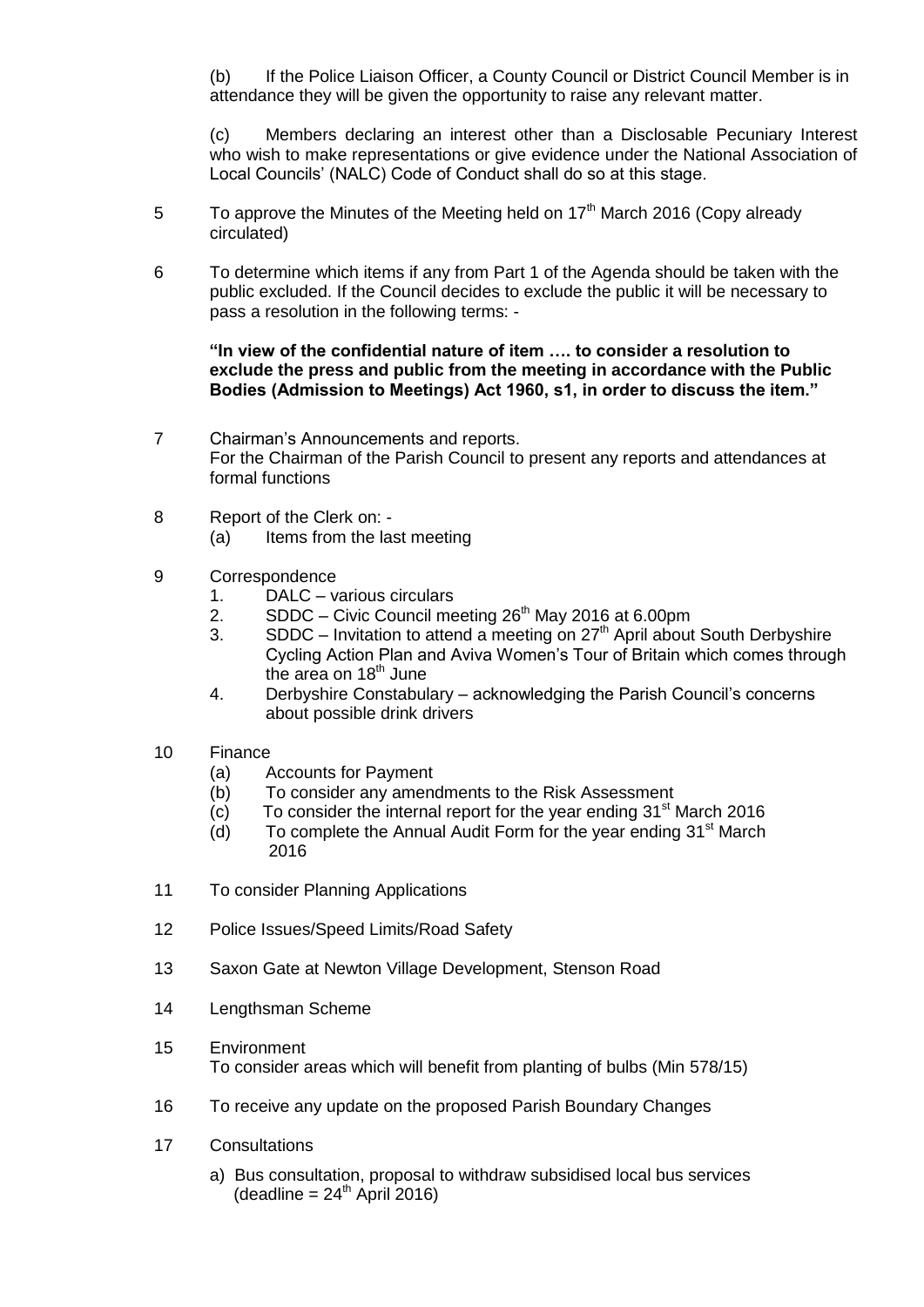- b) SDDC Draft Sex Establishment policy (deadline =  $12<sup>th</sup>$  June 2016)
- 18 To receive feedback and reports from Council representatives on outside bodies
- 19 Items for information only
	- (a) Reports from Meetings attended
	- (b) Notification of Forthcoming meetings

#### CONFIDENTIAL INFORMATION

- 20 To move the following resolution "That in view of the confidential nature of the business about to be transacted (in respect of the personal situation of an employee which could result in legal proceedings) it is advisable in the public interest, that the press and public be temporarily excluded and they are instructed to withdraw."
- 21 Date of next Parish Council meeting  $-19<sup>th</sup>$  May 2016. This will include the Annual meeting of the Parish and the Annual parish Council meeting

## **CONFIDENTIAL SECTION**

Clerk's position